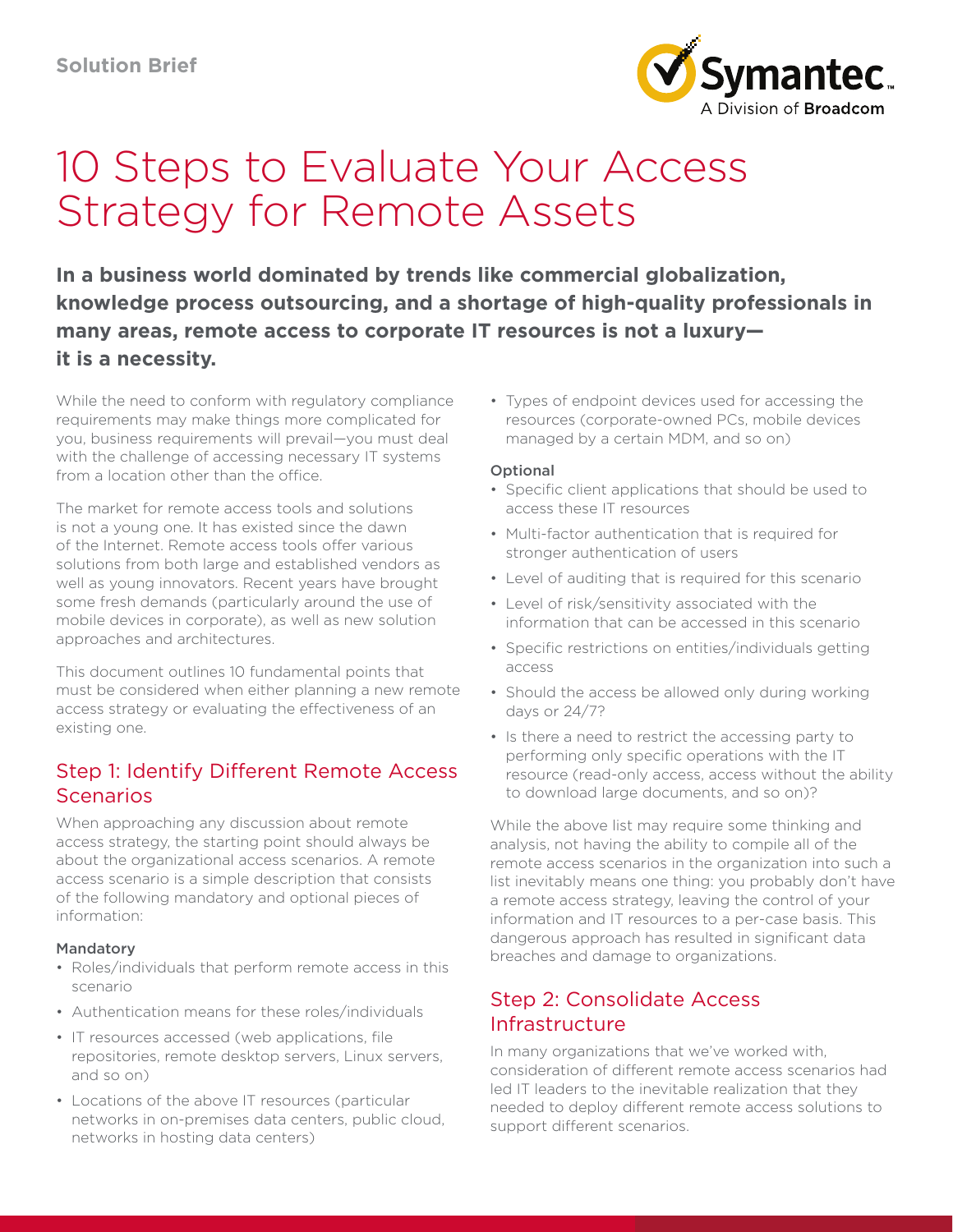Traditionally, organizations would use separate tools for providing access from trusted devices (devices used by employees), such as IPSEC Remote Access VPN solutions versus using proxies and SSL VPN solutions for providing access to third-parties or untrusted devices.

Then, after organizations started allowing access from mobile devices to parts of the corporate IT resources, an additional access infrastructure was created for these scenarios, usually based on solutions provided by Mobility Management. For organizations that provided access to sensitive infrastructure, there would be scenarios with requirements for Privileged Session Management capabilities, leading to the adoption of additional access solutions.

Throw requirements for various public cloud solutions into the mix (IaaS, PaaS, SaaS), season with increasing demand for API access and automation driven by DevOps, and you get a very complex dish. The challenges of having a divided access infrastructure are quite significant.

The list below outlines just the main challenges that have caused harm at companies with such architecture:

- High TCO: Not just the cost of each and every solution and the cost of a professional workforce that would be proficient in managing every part, but also the cost of consolidating monitoring, onboarding, and offboarding of users/locations/services, the cost of consolidating and normalizing events, and the cost of integrating each solution into orchestration procedures.
- Low level of security: Enforcing uniformly granular policies and handling events in a heterogeneous environment is almost impossible. All organizations that have such environments inevitably reach a point where the organizational security policy is not enforced properly, opening various IT resources to the risk of attack and data loss.
- End users' confusion: Different access solutions have different functionality, inevitably leading to the situation where users will wonder why they can access certain IT resources and perform certain operations from one location or device but cannot do it from another. The reason for this is the lack of parity between the capabilities of different access solutions used for different scenarios.
- Low agility: Every change in the data center network topologies, onboarding, and offboarding of users and applications would have to take place in multiple systems, resulting in the lower agility and flexibility of the whole architecture.

The Symantec® team recommends consolidating the infrastructure used for various scenarios into an architecture that has as few different access paths as possible.

# Step 3: Use Identity Management

The field of Identity and Access Management (IAM) combines strong identity with RBAC policies but doesn't dictate anything about the access itself. Many IAM vendors partner with Access vendors to provide an end-to-end solution for defining and controlling access to corporate resources. Regardless of the level of consolidation of one's access infrastructure, it is always an industry best practice to manage roles/groups as much as possible with the IAM solution, in order to have maximum control over the onboarding/offboarding of users.

The biggest challenge faced by many organizations is having multiple "sources of truth" for identity without any federated identity solution. Such a situation will cause different corporate IT resources to use different identity providers for authentication and authorization, contributing to the following challenges:

- Inconsistent access control (the same users will have different accounts in different systems)
- Lack of ability to audit and govern access tightly (this might be a strong requirement for any kind of organizational audit)
- Complex onboarding/offboarding and troubleshooting processes

The absolute best practice is straightforward: have a single source of truth for identity and roles in the organization. Using access solutions that can translate organizational identities to global roles for technical interfaces (for instance, User Accounts for Linux Servers) will allow you to extend the role of corporate Identity Management even further in the organization. Such functionality used to be reserved for dedicated Privileged Access Management solutions but has now become more common for the modern DevOps-driven access tools.

It is always an industry best practice to manage roles/groups as much as possible with the IAM solution, in order to have maximum control over the onboarding/ offboarding of users.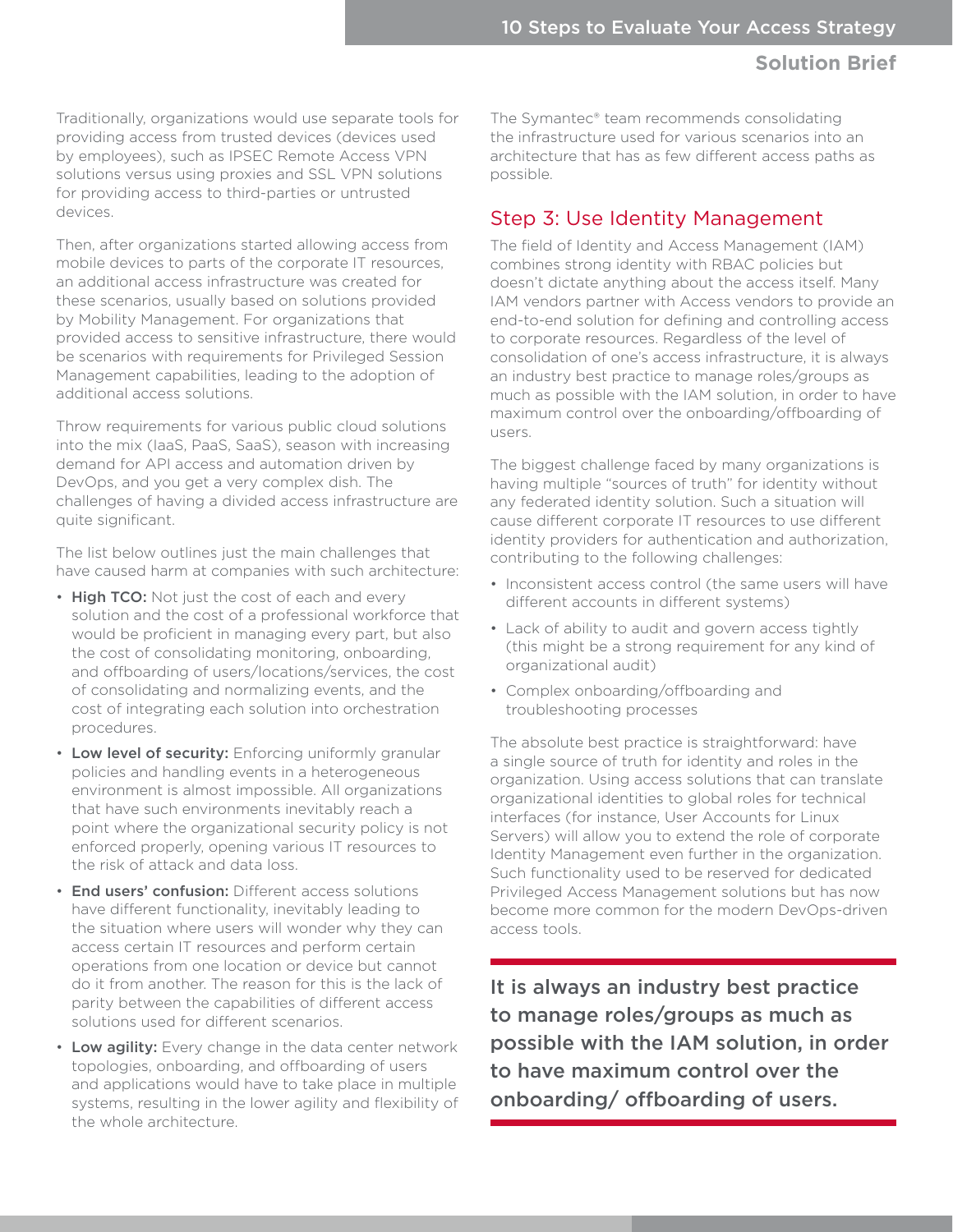## Step 4: Consider Hybrid Cloud and Multi-Cloud Environments

Building a remote access architecture for environments with a fixed number of data centers was a challenging, but at least achievable, task. Cloud adoption has made this task even more complex.

Instead of providing remote access to a fixed number of locations for users, consider something like the below:



We now have complex remote access to an increasingly large number of enclaves that contain corporate resources, like the one below:



Clearly, the complexities of the two problems are nowhere close to one another. The number of separate networks hosting corporate IT resources in the modern hybrid cloud enterprise is much larger than it used to be. As a result, managing access policies and educating users to connect to various sites becomes increasingly cumbersome and unmanageable. Additionally, managing a dedicated remote access infrastructure at every one of these separate locations becomes an impossible task for corporate IT, leading to passthrough remote access architectures, creating nongranular tunnels between sites and requiring remote access users to pass through one site to get to others, similar to the architecture opposite:



The above approach might be easier to deal with for the users accessing the corporate systems, as they remain unaware of multiple sites, but it complicates the management of the whole environment and ultimately results in poor security policy enforcement and inadequate auditing. The last time user identity played any role was when connecting to the remote access gateway located in one of the original data centers. From that point on, segmenting network access based on user identity and enforcing identity-centric access policy, when routing network traffic internally to another location, is very complex and rarely done.

Additionally, a very common outcome of such infrastructure is high latency for the users, depending on the geographic locations of various corporate data centers. Traffic backhauling becomes a real issue. Consider the following:

- A user based in the United States is working for a company with European headquarters
- The company's traditional data center is in Europe, but the company is deploying cloud-based IT resources in the United States
- The user will access US-based cloud resources via remote access infrastructure located in Europe, experiencing the effects of traffic backhauling

What is the architecture that is suited for hybrid cloud and multi-cloud organizations? As these two are new trends in the IT industry, there is still no definitive response yet. The challenge is definitely there, and new approaches are being offered. The recent Market Guide for Secure Enterprise Data Communications released by Gartner suggests a new direction: Cloud-based Secure Communications providers. In this category, different vendors are taking a step towards cloudcentric access architecture that is particularly suitable for hybrid cloud and multi-cloud environments, as it is located in the cloud itself, and can be delivered from "points of presence" hosted in different geographical regions.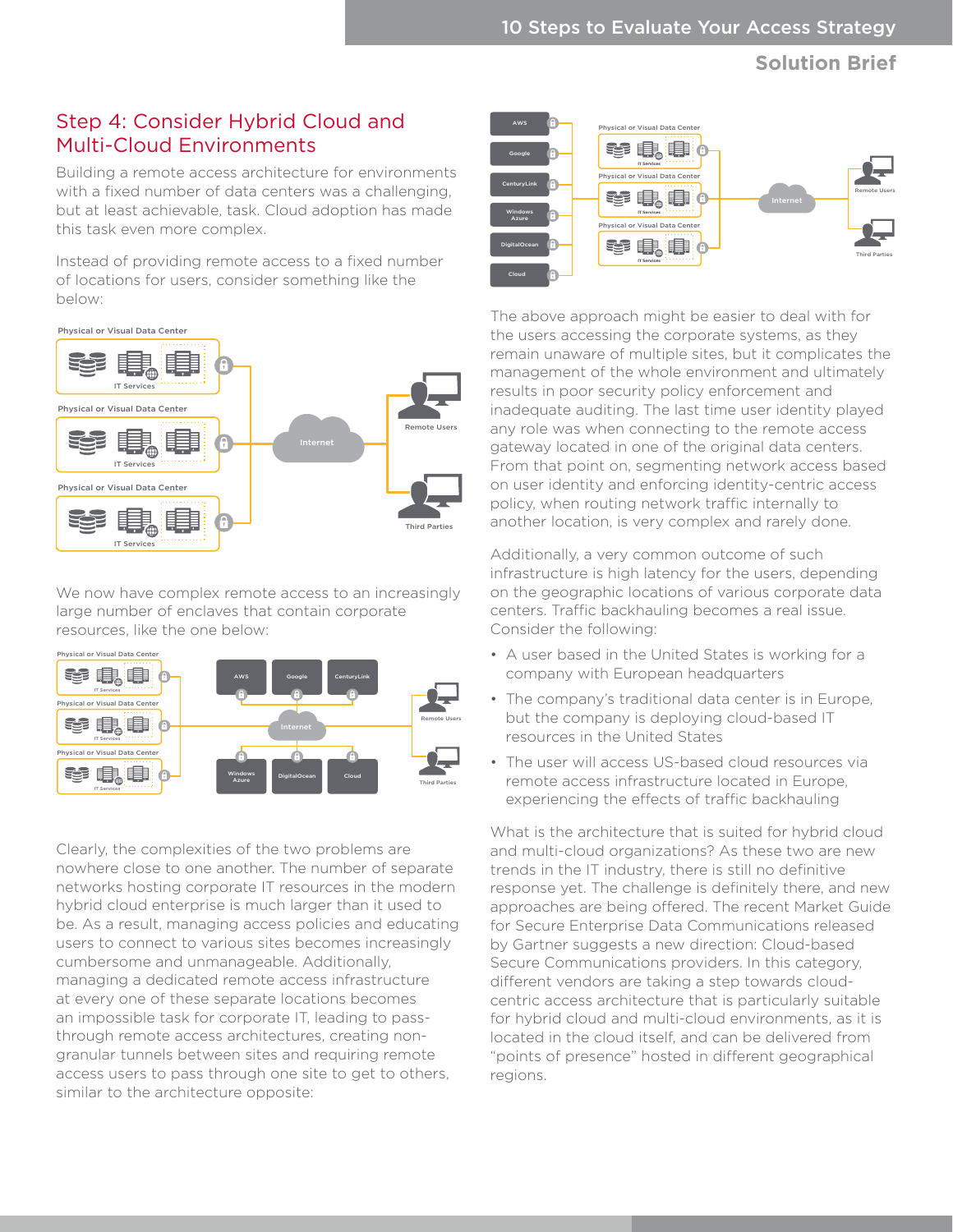The architecture with such an approach will look like the following:



#### The benefits of this approach over traditional architectures presented above are as follows:

- No need to take care of deploying access infrastructure at each location
- Ability to quickly adapt the architecture to include new locations
- Best possible user experience, without any traffic backhauling
- Uniform security, accessibility, and auditing of corporate resources across any location

Switching from an existing remote access strategy to one based on cloud services doesn't have to be achieved in a single rip-and-replace process. Instead, benefits of this approach can be tested on a perapplication or per-scenario basis to see whether this is the right choice.

## Step 5: Perform Scaling, Capacity Planning

Capacity planning for a remote access infrastructure is one of the most important considerations. The challenge is usually that to perform such planning, one must produce answers to impossible questions.

Exactly how many users will access your corporate systems simultaneously? How much bandwidth will they consume when doing this? And how latencysensitive are their applications going to be? These wonderful, but completely unanswerable, questions are just the tip of the iceberg of the various parameters that should drive the decision on what kind of computer, networking, and storage resources your infrastructure will require.

Some vendors even offer various calculators that can help you understand the load that you will generate on your remote access infrastructure. While seemingly more accurate, these don't necessarily produce results that are more realistic than just a high-level analysis of the use cases.

If you would like to approach sizing of your remote access infrastructure in a realistic manner, consider the following issues:

- The amount of concurrent connections. As your remote access gateways will be performing CPUintensive encryption/decryption/key exchange operations, the load may grow significantly during peak times.
- Some connections will require low bandwidth (web applications, email clients), while others will require high bandwidth (loading large attachments, highresolution remote desktop, and so on).
- When working with an occasionally remote workforce, the peaks in load on the infrastructure may become seasonal (during heavy weather more people work from home, and so on).

How does one make sure that the remote access infrastructure will satisfy the needs of the business? Every vendor that provides network appliances will offer impressive quantities of users that every model of the appliance supports, and sometimes, when using a software package that runs on an open server, requirements will be provided in terms of RAM, CPU, and Disk requirements.

These approaches could have worked for the traditional, relatively static, networks, but what happens in modern dynamic networks—networks that consist of dynamic infrastructure, either hosted privately or in the public cloud? How do you even start to estimate the requirements of an infrastructure for accessing the constantly growing number of applications?

That's when the term "elastic infrastructure" starts popping up. What does it mean, exactly? It means that certain aspects of your remote access infrastructure will be able to grow as the consumption grows and, as an additional important feature, those aspects of the infrastructure will also be able to shrink when they are no longer required. This helps the cost of your infrastructure better fit your actual consumption, rather than designing it for peak consumption.

#### How do you achieve this? There are three possible approaches:

- Deploy your remote access solution on a private cloud infrastructure, such as OpenStack or VMWare
- Deploy your remote access solution on a public cloud infrastructure, such as AWS, Microsoft Azure, or Google Cloud Platform
- Consume remote access solution "as a service"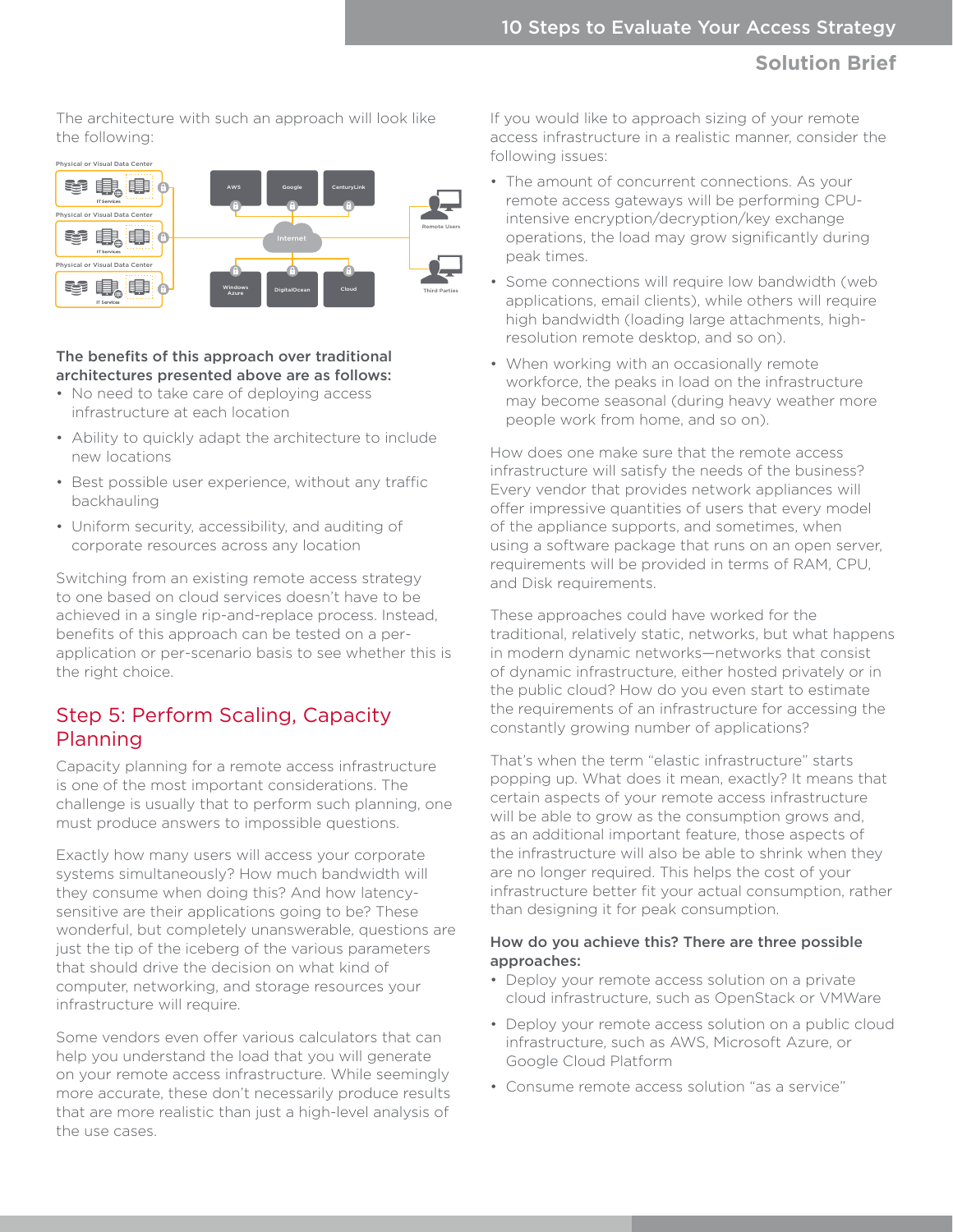The first two options can be automated to an extent using deployment templates provided by remote access solution vendors in collaboration with infrastructure service providers. Still, it will leave you in a situation where you own the virtual infrastructure that you need to monitor and scale. In very rare cases will this become a fully automated task, as long as the infrastructure is being managed by internal teams.

The third option, available in various flavors, outsources the problem completely. Consuming any kind of IT application as a service means that you never have to worry about uptime and scale (provided you have chosen the right service provider, of course).

In the modern approach to corporate IT infrastructure, our firm recommendation is to rely on external services (as long as they are certified to provide enterprisegrade service) so that you take less operational overhead upon yourself and can focus on the real capabilities critical for the business, rather than recreating generic infrastructure all over again.

# Step 6: Upgrade, Update, and Patch without Downtime

When your remote access infrastructure is deployed, it should be considered as a critical infrastructure for your organization. Without it, various users are unable to reach the relevant IT resources to perform their functions in the organization. On the other hand, it consists of software packages that need to be updated, upgraded and, if there is a problem, patched. All of the above should happen without creating downtime.

How to achieve this? A traditional data center approach would suggest clusters: duplicate gateways or even "sites" (meaning, a pair of gateways) used for supporting your remote access scenarios. Most existing remote access products support No-Downtime upgrades using clusters, at least, through minor releases and consecutive major releases. Does this approach have any downsides? Why yes, of course managing a physical or virtual appliance and the related networking is a complicated task. Managing a cluster of these appliances, or even a number of sites, is an even bigger headache.

Just as with the discussion on scaling and capacity planning, an alternative would be consuming access infrastructure as a service, which would, in turn, mean someone else would deal with upgrading and updating the infrastructural components, while being obligated to you via a Service Level Agreement (SLA). Service organizations that provide important infrastructure services should be able to provide very clear and measurable SLAs, as well as clear visibility into the service availability history.

Proliferation of standard web-based interfaces, accompanied by a RDP/ VDI approach to legacy applications access, makes Application Layer access a much better option for organizations overall.

# Step 7: Consider Network vs. Application Access

For many years, most of the access infrastructure used by corporate IT organizations focused on providing TCP/IP-level access to various data centers and subnets, assuming that it was the basic requirement to access any corporate applications. This picture is very different now, as our numerous surveys and discovery conversations with Enterprise IT Architects and IT Infrastructure owners have indicated. We see that in modern enterprises, when dealing with business role players accessing various corporate IT assets, the following protocols are used:

| Protocol                                                                   | <b>Prominence</b><br>in enterprise<br>networks | <b>Comments</b>                                                                                                       |
|----------------------------------------------------------------------------|------------------------------------------------|-----------------------------------------------------------------------------------------------------------------------|
| HTTP/HTTPS-based<br>protocols for Web<br>Portals/Applications/<br>Services | >92%                                           | Protocol includes mobile<br>applications traffic and<br>REST/SOAP services                                            |
| <b>SSH</b>                                                                 | $3 - 6%$                                       | Higher end of the range<br>used by organizations<br>that deploy systems in<br>the cloud                               |
| RDP/VDI                                                                    | $2 - 5%$                                       | Higher end of the range<br>used by organizations<br>that are using extensive<br>Microsoft or Citrix<br>infrastructure |
| Special TCP-based<br>protocols                                             | $<$ 2%                                         | Legacy applications<br>based on proprietary<br>protocols and "fat<br>clients"                                         |

The table above clearly shows that the vast majority of your users will never need to get network-level connectivity to the data centers. In fact, it makes perfect sense. Most of your organizational users are just information employees who need access to certain data repositories and applications.

Even technical users, that need access to certain services with SSH or RDP protocols, don't ever require access on the network level.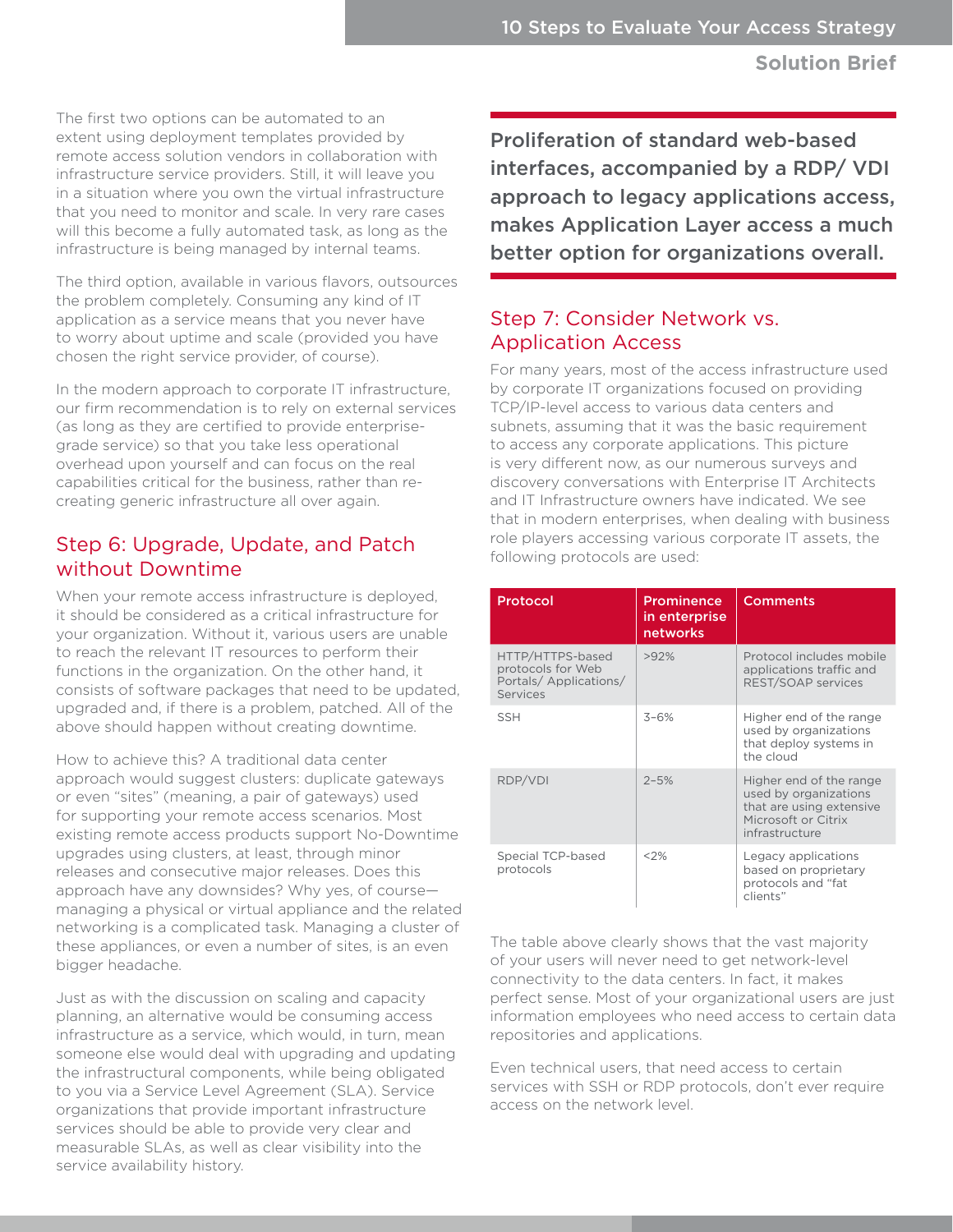In the past, the amount of dedicated proprietary network protocols for various applications (email, document lifecycle, CRM, ERP, and others) would be very high, resulting in the only possible strategy of providing network connectivity.

In modern networks, more and more applications use standard protocols (usually based on HTTPS) for accessing knowledge management systems, allowing IT infrastructure leaders many more flexible and secure ways of ensuring efficiency of the remote workforce, while maintaining the security of their infrastructure. Proliferation of standard web-based interfaces, accompanied by a RDP/VDI approach to legacy applications access, makes Application Layer access a much better option for organizations overall. Application Layer access brings very significant benefits, both on the operational plane (no need to take care of endpoint agents, manage network segmentation, deal with overlapping internal IP networks, and so on) and on the security plane (significantly reduce the attack surface on the organizational data center infrastructure, eliminate the possibility of lateral movements on the network level, and so on). Avoid broad network-level access when possible, so that you can simplify the organizational networks and significantly reduce attack surface for network attacks.

## Step 8: Monitor Your Access Infrastructure and Handle Security Events

When relying on remote access infrastructure to support business-critical processes, one must definitely consider its resilience and develop a reliability strategy that will include monitoring the infrastructure to ensure its continuous availability.

Monitoring the access infrastructure doesn't mean just verifying that it operates. That's clearly not enough, because when you find out something is out of order, it's already too late. Naturally, your monitoring should be targeted at predictive maintenance, identifying problems before they happen, and mitigating the potential downtime. When running access infrastructure based on physical or virtual appliances, the above is a challenging task.

Surely, these products come with an ability to integrate with monitoring tools (for instance, using SNMP), but typically, these integrations are only good for understanding if the system is operational. When it comes to predicting upcoming problems, usually the owners of such appliances are on their own. In fact, there are lots of communities and even commercial

Serving the required applications/ services to the relevant users is the topmost priority. Identifying and handling potential security events comes as a close second.

products targeted at smart monitoring of self-owned access and security infrastructure, incorporating a lot of know-how related to the architecture of the access products. This can lead to understanding of potential operational problems.

Here are just some examples that require deep understanding of the architecture of the access product used:

- How much disk space is being consumed by log data? How aggressive is the rotation policy and how will it affect the log retention?
- How does the concurrent use affect the utilization of computer/network/memory resources? How can the system deal with the steady growth in utilization that is leading to the inability of the infrastructure to serve the required capacity?
- How does the system identify Denial of Service attempts and manage to work under load?

Modern Site Reliability Engineering doctrines used by enterprise-grade Software-as-a-Service (SaaS) vendors or Managed Services Providers can deliver a significant improvement in the ability to predict upcoming operational issues and to handle problems with the infrastructure ahead of time to ensure its continuous operation.

While it may sound counterintuitive at the beginning, a managed service or a SaaS solution will offer better operational reliability than a self-hosted infrastructure. The logic behind this claim is pretty simple: operational excellence is achieved by investments (in monitoring, automation, replication, and so on) that are only feasible when dealing with scale.

Remote access infrastructure is a critical layer of Information Systems that allows operations for important business processes. While making sure that it is constantly available and operational, serving the required applications/services to the relevant users is the top-most priority of anyone operating such an infrastructure. Identifying and handling potential security events comes as a close second.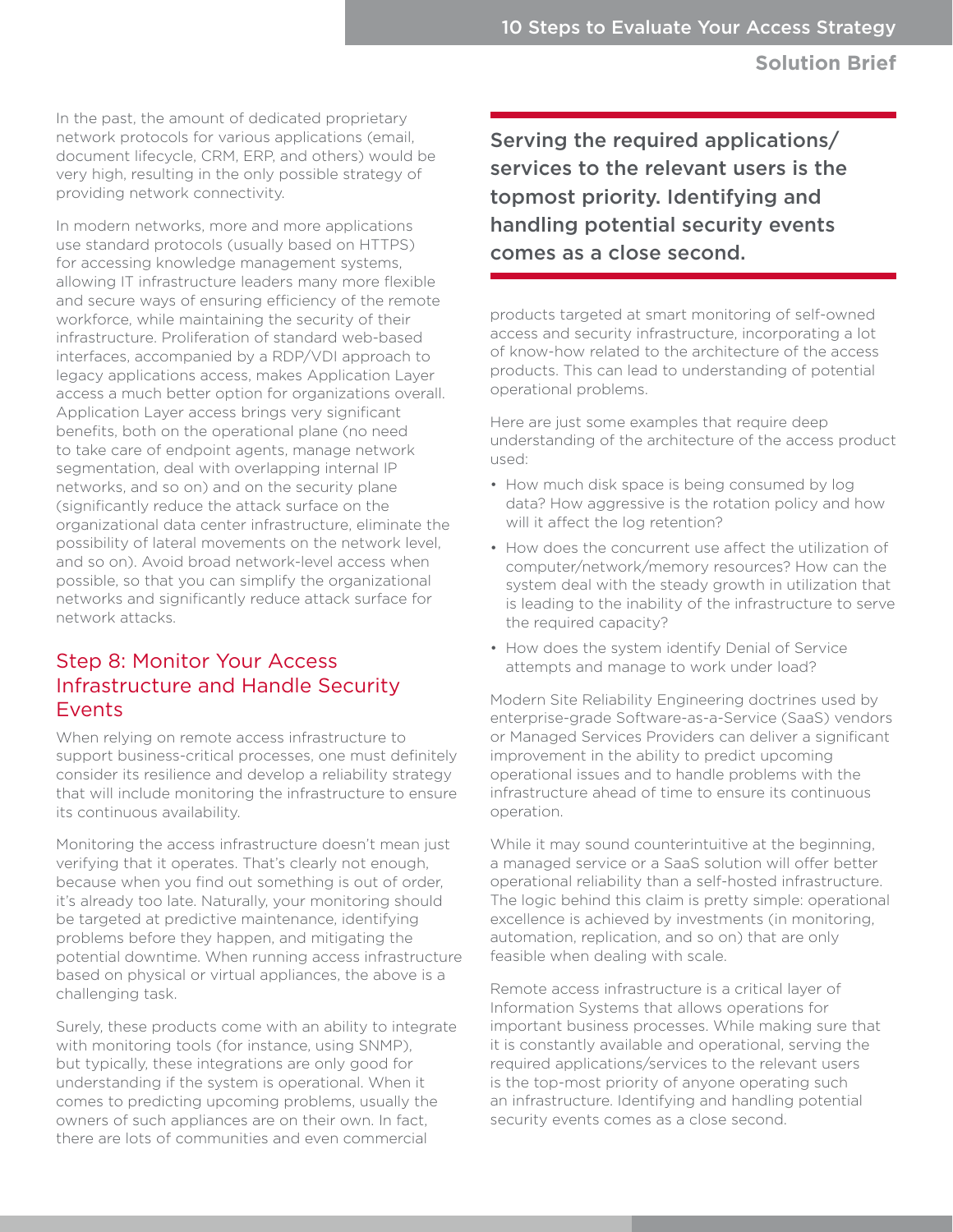What kinds of security events can originate from a remote access infrastructure? Actually, lots of different kinds of events. The list below draws attention to a number of representative cases, but is not all-inclusive:

- Unauthorized access attempt: This is the most straightforward security event that needs to be monitored. It simply means that an authenticated person tried to access a resource without authorization. On its own, this event might not be very interesting, but when it comes in masses, it could indicate an attempt to elevate permissions, break in, or use a stolen identity.
- Usage of a shared/unauthorized endpoint device: Mapping between the users and the devices gives you the power to identify the situations where there is a mismatch. Such events will be indicative of shared credentials or a potential deception to access information without authorization.
- Usage of a non-compliant endpoint device: Clear risk of either intrusion into the organizational resources or data exfiltration from sensitive systems.
- Sharing/loss/theft of user credentials: Particularly frequent in third-party situations, this is a very dangerous event, robbing the organization of the ability to audit and govern access to sensitive information in an effective way.
- Scraping or exfiltration of data from corporate services: Even when the user is fully authorized to access certain applications or information repositories, it doesn't mean that absolutely anything they do should be considered okay. When a user is accessing simply too much information within a single session, suspicions should be raised and handled.
- Privilege escalation attempt: A very clear menace: an authorized user trying to get access to a wider range of information or operations than they should be allowed to.

The ability of a remote access system to deal with events similar to the ones listed above is critical. Some traditionally minded security specialists would argue that the remote access system only provides a tunnel, and that the events listed above should be handled on the application activity level by Next Generation SIEM. The challenge with this approach is that SIEM systems are usually not in line, and to make any kind of enforcement of security policies, they need to launch orchestrated responses that involve multiple deployed products—a reality that usually restricts them to a monitor-only position. We believe that any modern secure remote access system should come wellequipped with capabilities to identify and respond to security threats.

## Step 9: Introduce Adaptive Risk-based Controls

Each access granted (or not granted) by a remote access infrastructure can have a significant impact on business-critical information or processes. Making a policy that is too restrictive will mean robbing the relevant business processes of agility and the availability of users who are involved in them. Making a policy that is too permissive will mean putting businesscritical and sensitive information at risk.

How can one build a framework of risk-based controls that ensures business agility and continuity while preventing loss of sensitive data? Consider the list of inputs that such a framework will require in order to perform reasonable risk-based decisions:

- Location of the accessing party
- Device used for accessing the information
- Authentication factors used
- Sensitivity of the application/resources being accessed
- Behavior of the same accessing party across multiple accessed resources

While building a comprehensive policy consisting of risk- based controls is a complex undertaking, it is Symantec's recommendation to verify the remote access solution chosen by your organization can support risk-based considerations and has the capabilities of adaptive controls enforcement. Even if such capabilities will not be used during the initial deployment, as the amount of access scenarios grows, the need to implement them, even if on a per-case basis, will grow as well.

#### Step 10: Measure User Satisfaction

Traditionally, considerations for user satisfaction used to be far from the top of the list when it came to evaluating enterprise software. Corporate users were a captive audience for their enterprise information systems, and they had to align themselves to the standards of UX that such systems offered.

Those days are long gone. The enterprise users of today are spoiled by modern user experiences offered by various Enterprise SaaS solutions such as SalesForce, Office365, SuccessFactors, ServiceNow, and more. The user experience of these modern solutions is in line with what all of us are used to in our private lives accessing our Gmail, Facebook, or any other internetbased service. No wonder that various studies show that the level of complaints from corporate users about the convenience of use of the enterprise systems is at an all-time high (and still on the rise).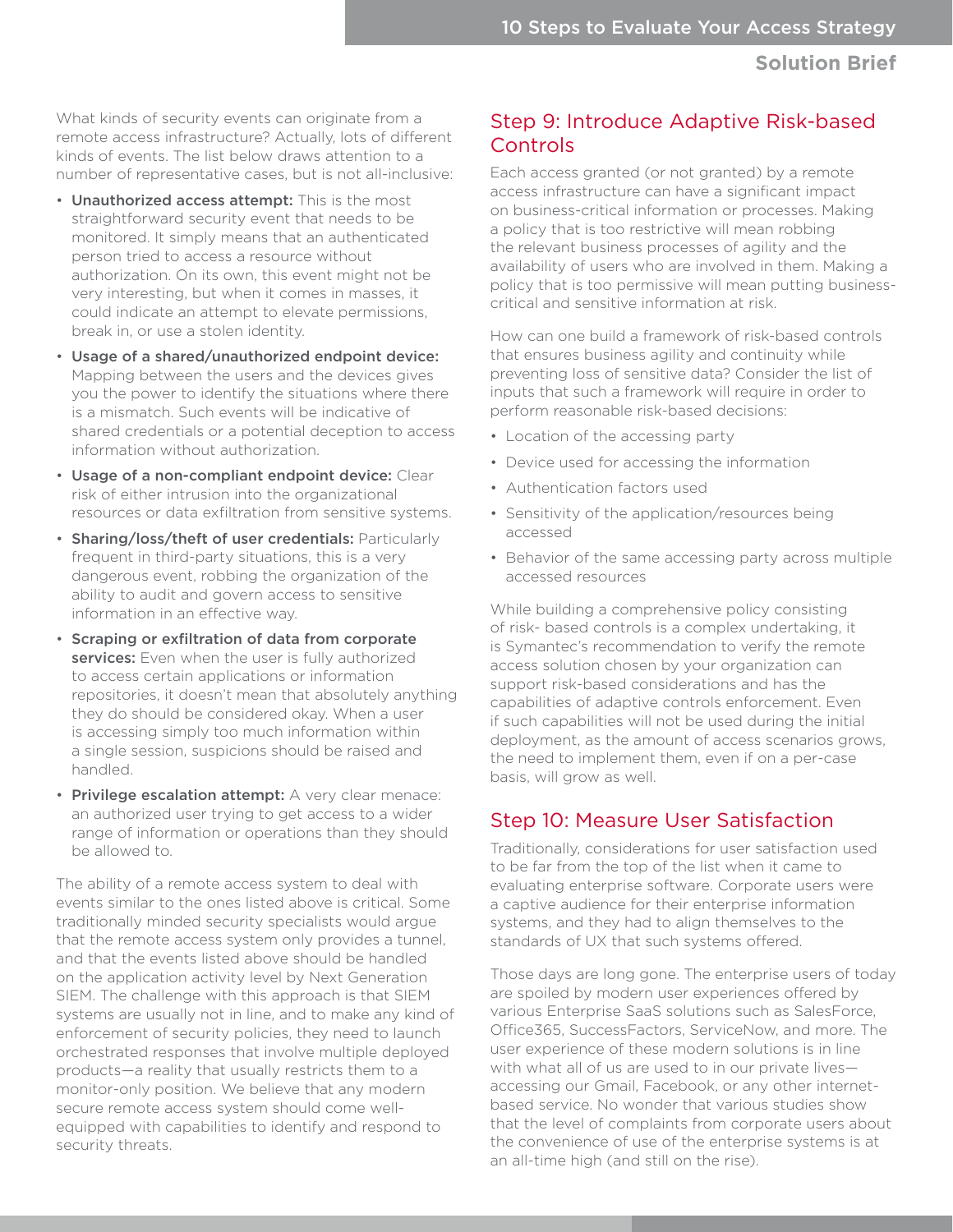The enterprise users of today are spoiled by modern user experiences offered by various Enterprise SaaS solutions, such as Salesforce, Office365, SuccessFactors, ServiceNow, and more.

What's the card that users can play in this game? Their availability and willingness to perform their workrelated duties remotely and while they're off-duty. If access to their corporate systems is convenient, they will do it from their laptops and mobile devices, they will enjoy doing it, and this process will make a significant contribution to the productivity of the organization. If the users don't enjoy their experience or can't use their favorite devices, your organization's productivity will simply not get that extra bump.

When it comes to remote access, what are the things to consider when trying to measure or evaluate user satisfaction? From our experience, the list below offers a good starting point:

- Connecting experience: Do we need to remember many different passwords? Do we have to use inconvenient multi-factor authentication applications/ devices? How frequently do we have to reauthenticate if we are working for a long period of time?
- Working experience: How quickly does the application load? How quickly does it respond to user operations? Can we still use our convenient copypaste and other shortcuts?
- Stability: Can we count on application availability when we need it, whether for a shorter or longer work session?

If we can accommodate our users with the above, they will respond with higher job involvement and contribution.

How can we measure user satisfaction and understand what our users really think and how it changes over time? The simple approach is to ask them. Sending out surveys and measuring responses over time can bring in information, but it will always provide inaccurate results for the following reason: people who are unhappy will always be more interested in providing the feedback, whereas people who can just work with the infrastructure won't care enough to express this. The only measurement that will provide a clear picture has to come from the access infrastructure solutions. This way, the results will include all of the activity—from both satisfied and unsatisfied users.

#### Summary and Recommendations

This document summarizes what a modern Enterprise Remote Access Strategy should look like. We have become avid advocates for modern IT architecture, based on the following principles:

- Default-deny configuration, not exposing any part of the corporate infrastructure to unauthorized parties
- Reliance on Identity Providers and IAMs for governing access to corporate assets
- Consolidation of infrastructure and reliance on services (rather than self-hosted/managed appliances) wherever possible
- Introduction of application layer (Layer 7) access instead of network (Layer 3/4) connectivity, that allows you to both eliminate classes of attacks on the corporate infrastructure and to introduce contextual governance of data and behavior

The above principles are in line with frameworks evangelized by the leading analysts, as well as projects implemented by innovative companies, such as Google and Amazon Web Services. The points listed in this document could be implemented either as a group or separately. Evaluating existing remote access strategies in light of these points could help prioritize gradual refactoring projects targeted at improving the existing environments and making them better suited for fitting the organizational goals.

## Symantec® Secure Access Cloud™

Symantec enables security and IT teams to create Zero Trust Network Access architecture without traditional VPN appliances. Symantec Secure Access Cloud™ securely connects any user from any device, anywhere in the world to corporate on-premises and cloudhosted applications while all other corporate resources are cloaked. No network access is ever granted to prevent any lateral movements to other network resources while eliminating the risk of network-based attacks. The solution can be deployed without an agent in less than five minutes, without forcing a disruptive change in the organization's existing architecture, user permissions, and applications. Symantec Secure Access Cloud™ provides full governance and realtime enforcement of users' actions in each corporate application.